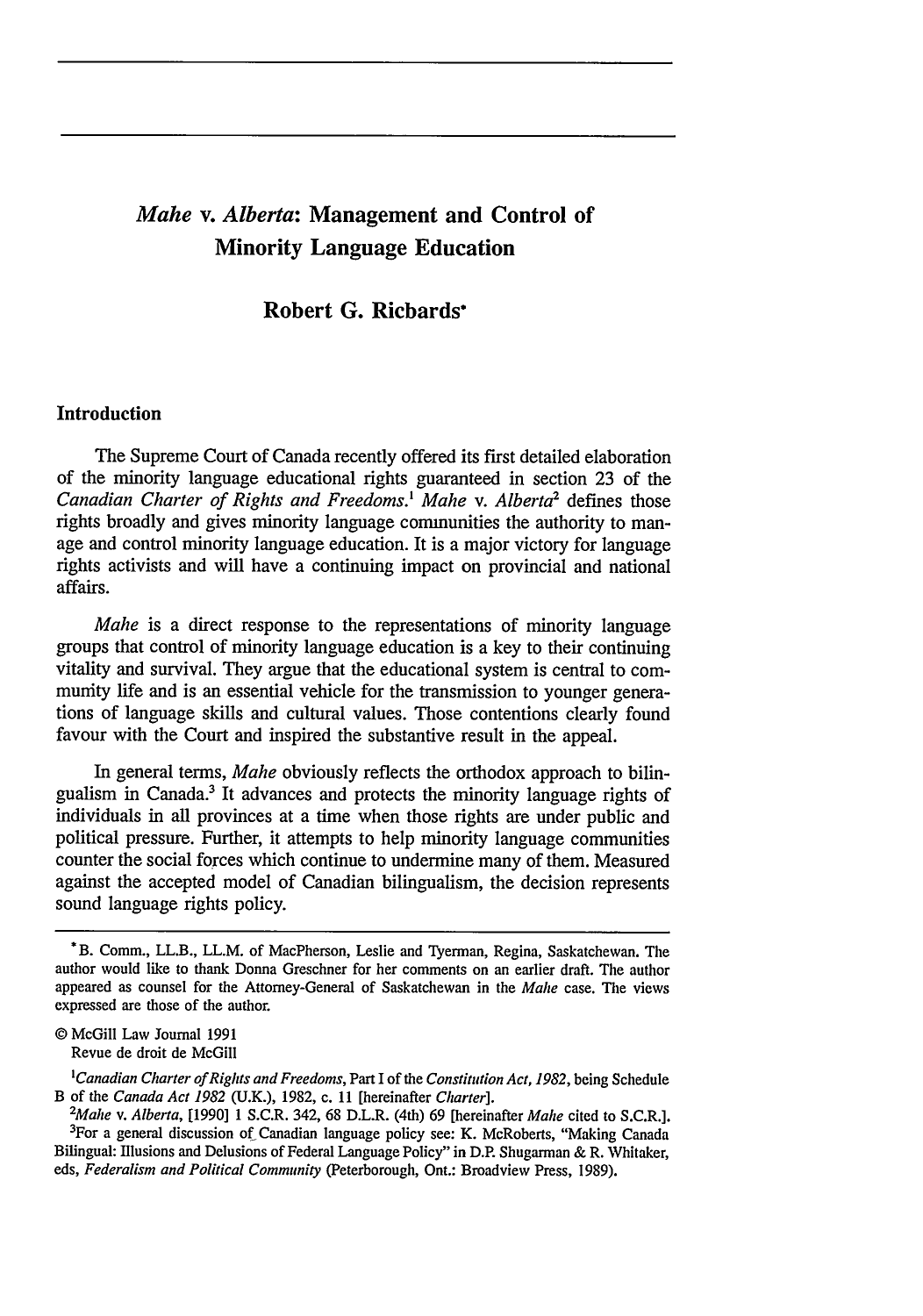#### **COMMENTS 1991]**

However, *Mahe* must also be seen as a remarkable example of judicial activism. It clearly illustrates the willingness of the Supreme Court to tailor its legal reasoning in order to advance constitutional policy objectives. That aspect of the decision is the principal focus of this commentary.

## I. Section **23** of the *Charter*

Section 23 imposes a positive obligation on governments to provide minority language instruction and facilities to the children of three specifically defined classes of parents. The section reads as follows:

#### 23 (1) Citizens of Canada

- (a) whose first language learned and still understood is that of the English and French linguistic minority population of the province in which they reside, or
- (b) who have received their primary school instruction in Canada in English or French and reside in a province where the language in which they received that instruction is the language of the English or French linguistic minority population of the province,

have the right to have their children receive primary and secondary instruction in that language in that province.

(2) Citizens of Canada of whom any child has received or is receiving primary or secondary school instruction in English or French in Canada, have the right to have all their children receive primary and secondary school instruction in the same language.

(3) The right of citizens of Canada under subsections (1) and (2) to have their children receive primary and secondary school instruction in the language of the English or French linguistic minority population of a province

- (a) applies wherever in the province the number of children of citizens who have such a right is sufficient to warrant the provision to them out of public funds of minority language instruction; and
- (b) includes, where the number of those children so warrants, the right to have them receive that instruction in minority language educational facilities provided out of public funds.

### **II.** The Litigation

The *Mahe* case arose because francophone parents in the City of Edmonton were not satisfied with the existing educational system in Alberta. They sought a series of declarations about the meaning of their rights under section 23 of the *Charter.* The key issue in the case concerned the "management and control" of minority language education. Mr. Mahe argued that section 23 conferred rights of that kind on parents entitled to educate their children pursuant to the section. He enjoyed significant success in the Court of Queen's Bench. Purvis J. held that section 23 involves "a degree of exclusive management and control over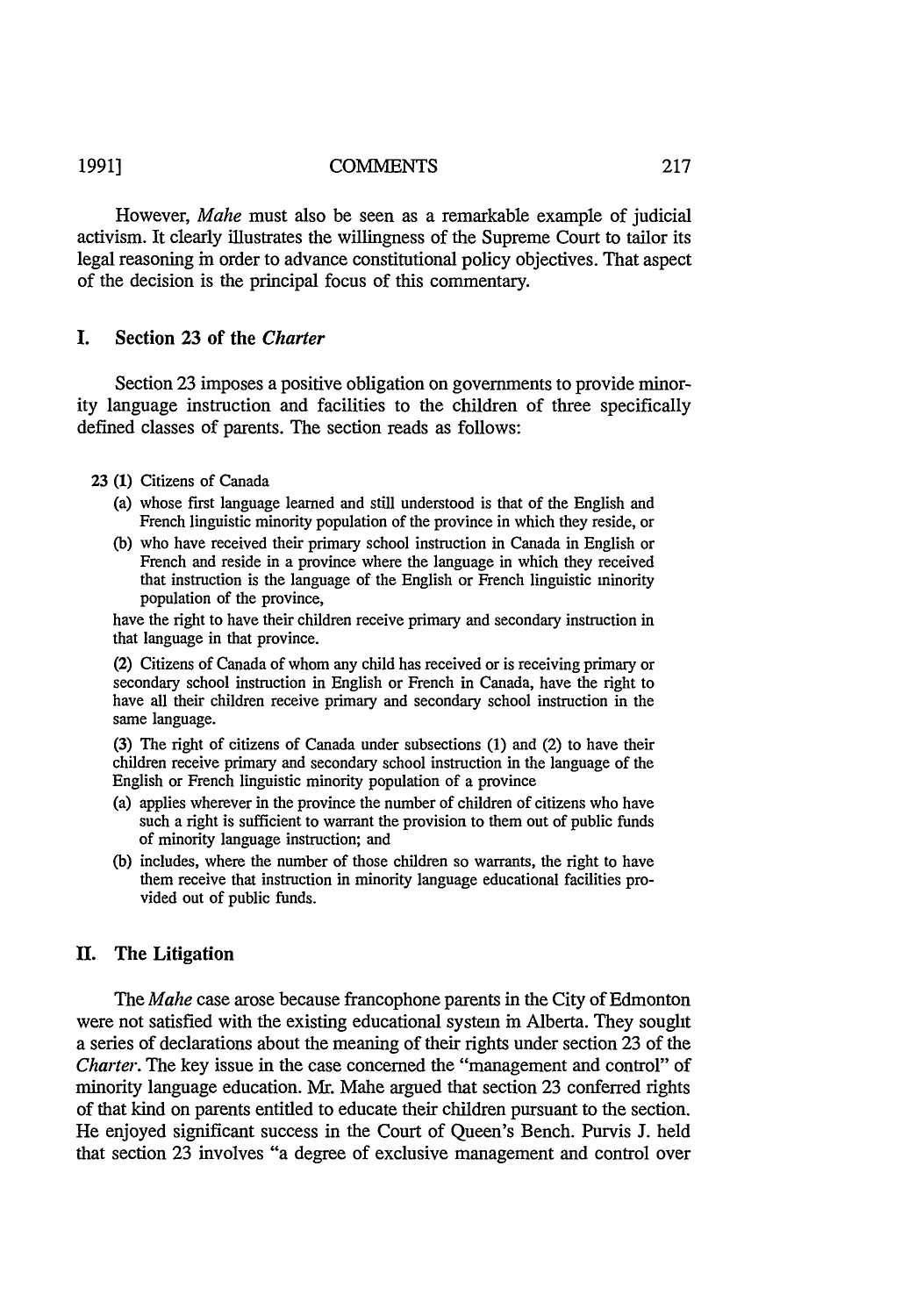provision and administration of minority language schools"4 and that there were sufficient francophone children in Edmonton to attract such rights.

Kerans J.A., writing for the Court of Appeal, found that section 23(3)(b) guarantees, where numbers warrant, an educational system "run by the minority language group or its representatives."<sup>5</sup> However, he went on to hold that there were insufficient numbers of section 23 students in the Edmonton area to engage those rights.

#### **M.** The Supreme Court Decision

Dickson C.J. wrote the reasons for a unanimous Supreme Court. He concluded that section 23 encompassed rights of management and control. But, after examining the specific situation in Edmonton, he held that there were not enough students to warrant the establishment of a separate francophone school board. Nonetheless, he said that francophones must have guaranteed representation on existing school boards and have a substantial amount of exclusive authority in relation to minority language education.

Unlike most judges who had considered the issue,<sup>6</sup> the Chief Justice declined to read section 23 as involving two levels of rights  $-$  one relating to instruction and one relating to facilities — that would be triggered by different numerical thresholds. Rather, he endorsed a "sliding scale" approach,<sup>7</sup> with section 23(3)(a) and its reference to "instruction" representing the lower end of the scale and section 23(3)(b) representing the upper end of the range. The rationale for that approach was described as follows:

In my view, it is more sensible, and consistent with the purpose of section 23, to interpret section 23 as requiring whatever minority language education protection the number of students in any particular case warrants. Section 23 simply mandates that governments do whatever is practical in the situation to preserve and promote minority language education.<sup>8</sup>

Turning to the central issue in the case, Dickson C.J. found that the words of section 23(3)(b) supported the notion that the section mandates management and control. He reasoned that the right to "instruction" in section  $23(3)(a)$ 

*Mahe, supra,* note 2 at 366. The "sliding scale" approach as such was not argued during the appeal. The concept appears to come from D. Réaume & L. Green, "Education & Linguistic Security in the Charter" (1989) 34 McGill **L.J.** 777, which was published after the appeal was argued. However, the Chief Justice does not cite that article.

*8 Mahe, ibid.* at 367.

218

<sup>&</sup>lt;sup>4</sup>(1985), 64 A.R. 35, 22 D.L.R. (4th) 24 at 50 (Alta. Q.B.).<br><sup>5</sup>(1987), 42 D.L.R. (4th) 514 at 537, 6 W.W.R. 331 (Alta. C.A.).

See, for example: *Reference Re Education Act of Ontario and Minority Language Education Rights* (1984), 47 O.R. (2d) 1, 10 D.L.R. (4th) 491 (Ont. C.A.); *Commission des Ecoles Fransaskoises v. Saskatchewan* (1988), 48 D.L.R. (4th) 315, 3 W.W.R. 354 (Sask. Q.B.); and *Reference Re Minority Language Education Rights (P.EJ.)* (1988), 69 Nfld. & P.E.I.R. 236 (P.E.I. C.A.). *<sup>7</sup>*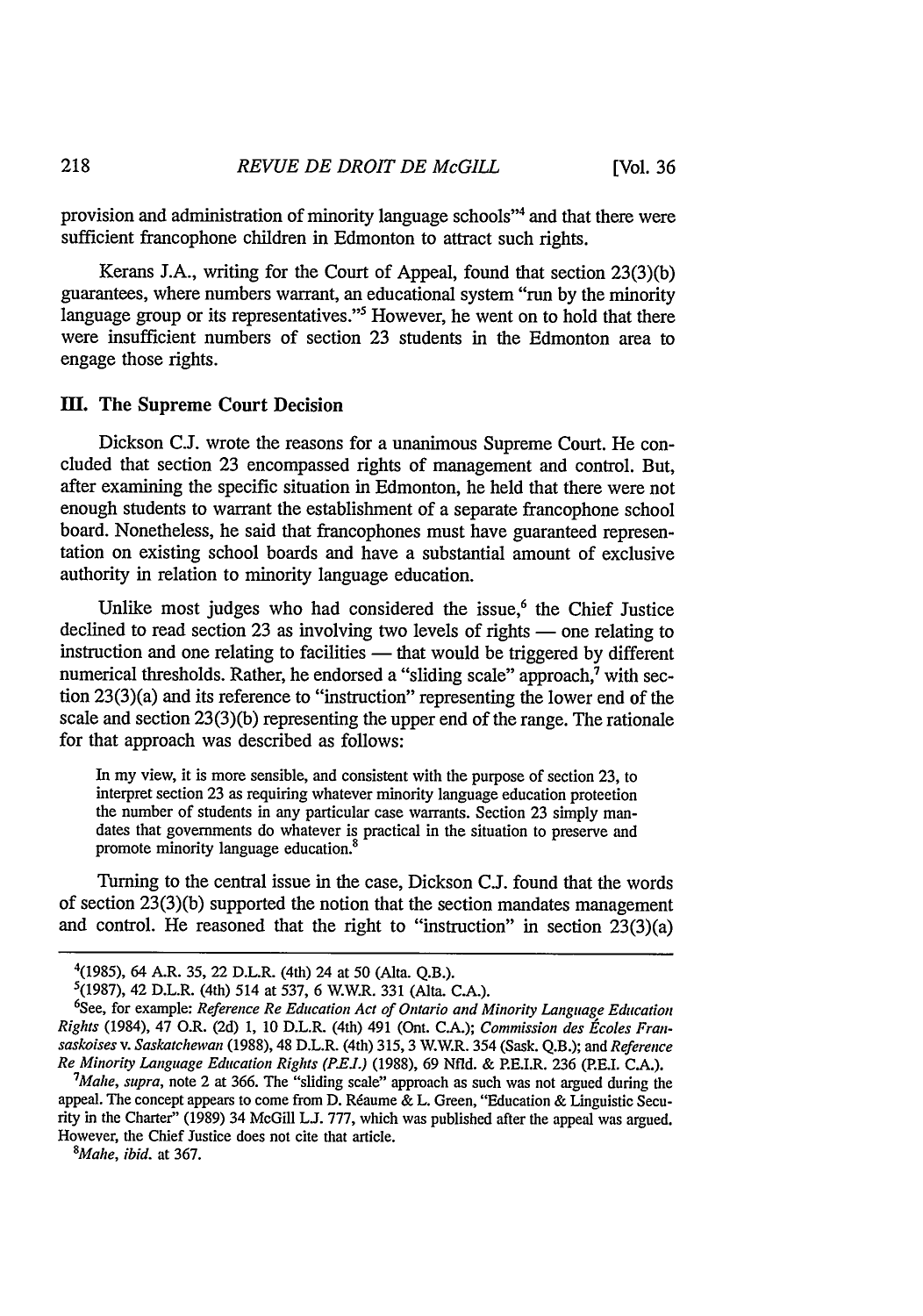implicitly must include a right to facilities. Instruction must take place somewhere. Therefore, according to the Chief Justice, the term "minority language educational facilities" in section 23(3)(b) would be entirely superfluous unless it encompassed a degree of management and control. Thus, "facilities" was not to be read merely as a reference to physical structures.<sup>9</sup>

Dickson **C.J.** then went on to argue that the overall purpose of section 23 strongly supported his interpretation of the text. He said that purpose was "to preserve and promote the two official languages of Canada, and their respective cultures"<sup>10</sup> by ensuring that both French and English flourished in those jurisdictions where they were not spoken by the majority of the population.<sup>11</sup> Management and control of minority language educational facilities, said the Chief Justice, is essential to further the purpose of section 23. A variety of management issues in education can affect linguistic and cultural concerns and the health of minority language and culture can be affected by decisions relating to such issues. Moreover, history was said to establish that the minority language community cannot rely on the majority to reflect their concerns. Dickson **C.J.** concluded that a lack of francophone participation on school boards had opened the door for various historical setbacks experienced by francophones.<sup>12</sup>

The Chief Justice next defined the content of the right to management and control. He began by noting that an independent minority language school board would be required to satisfy the purpose of section 23 when there were substantial numbers of qualified students. However, where the number of students was smaller, other approaches involving exclusive authority within a majority language school board could be appropriate. In such circumstances, section 23 could be satisfied by guaranteeing that linguistic minorities were represented on existing school boards and that they had control over "those aspects of education which pertain to or have an effect on their language and culture."<sup>13</sup> The situation was described more specifically in the following terms:

(1) The representation of the linguistic minority on school boards or other public authorities which administer minority language instruction or facilities should be guaranteed;

(2) The number of minority language representatives on the board should be, at a minimum, proportional to the number of minority language students in the school district, *i.e.,* the number of minority language students for whom the board is responsible;

(3) The minority language representatives should have exclusive authority to make decisions relating to the minority language instruction and facilities, including:

*131bid.* at 375.

*<sup>91</sup>bid.* at 369-370.

*<sup>1</sup> 0 lbid.* at 362.

*<sup>&</sup>quot;Ibid.* at 362; see generally *ibid.* at 362-365, **371-373.**

*<sup>121</sup>bid.* at 372.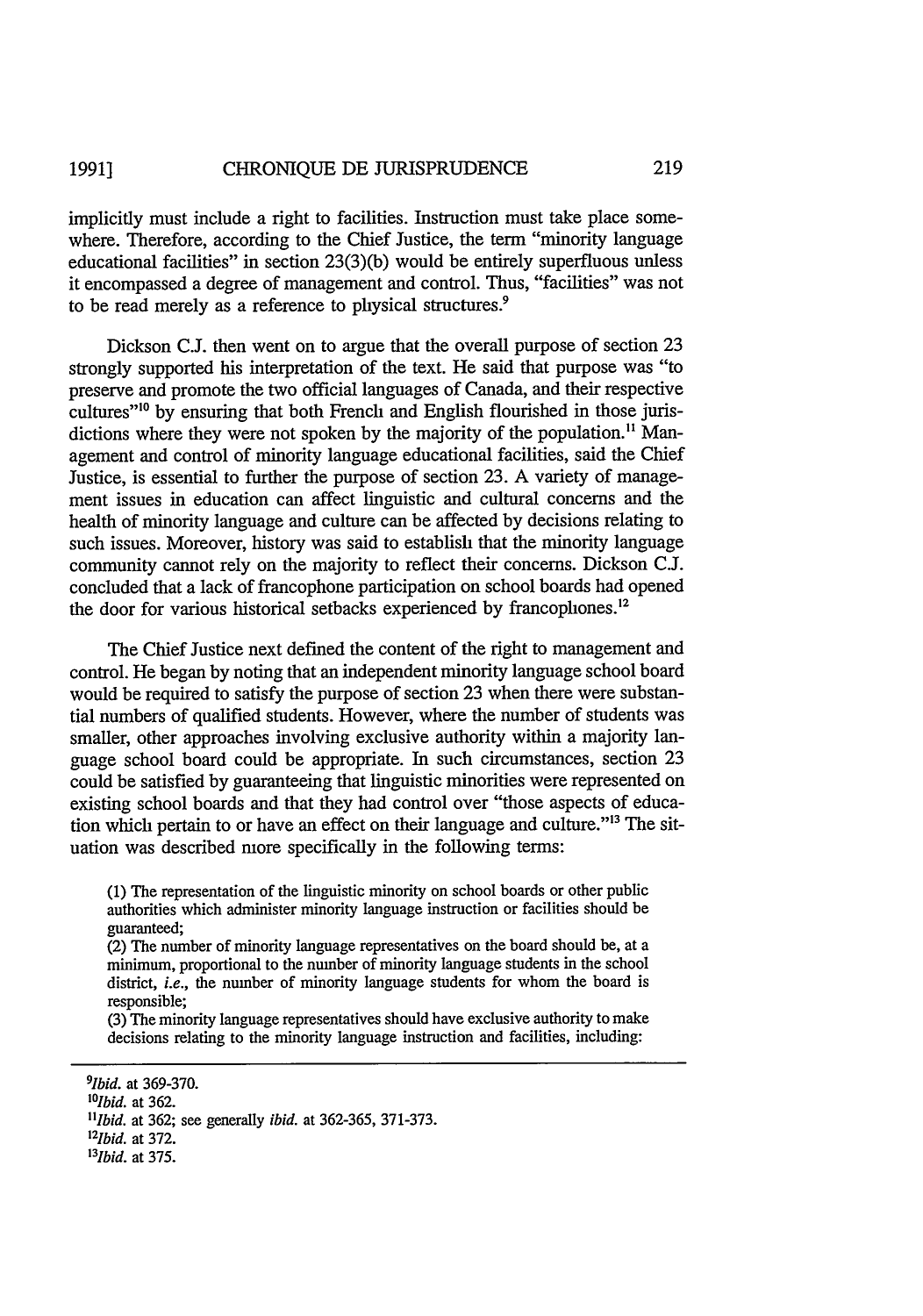(Vol. **36**

- (a) expenditures of funds provided for such instruction and facilities;
- (b) appointment and direction of those responsible for the administration of such instruction facilities;
- (c) establishment of programs of instruction;
- (d) recruitment and assignment of teachers and other personnel; and
- (e) making of agreements for education and services for minority language pupils.

Finally, although the judgment is not entirely clear on the point, it appears the Chief Justice was also of the view that it may not be necessary to afford minority language parents any rights of management and control when numbers of eligible students are very small.<sup>15</sup>

#### IV. Commentary

The reasoning in *Mahe* is marked by a number of weaknesses. Those weaknesses highlight the extent to which the Court shaped its analysis in order to reach a conclusion favouring management and control. In that regard, the most revealing aspects of the judgment concern two issues: (a) the purpose of section 23; and (b) the text of the section.

#### *A. Purpose of Section 23*

The Supreme Court has often endorsed the interpretational approach outlined in *R. v. Big M Drug Mart*<sup>16</sup> to the effect that, while *Charter* rights should be interpreted generously, it is important not to exceed the actual purpose of the provision in issue. Rights and freedoms are to be placed in their "proper linguistic, philosophic and historical context"<sup>17</sup> and understood "in light of the interests" [they were] meant to protect."<sup>18</sup> Further, with respect to language rights in particular, the Court has adopted an especially restrained interpretational approach. As Beetz J. said in *Socit6 des Acadiens du Nouveau-Brunswick Inc. et al.* v. *Association of Parents for Fairness in Education:*

Unlike language rights which are based on political compromise, legal rights tend to be seminal in nature because they are rooted in principle ... [Language rights] although some have been enlarged and incorporated into the *Charter,* remain nonetheless founded on political compromise. This essential difference between the two types of rights dictates a distinct judicial approach with respect to each. More particularly, the courts should pause before they decide to act as instruments of change with respect to language rights. This is not to say that language rights provisions are cast in stone and should remain immune altogether from judicial

*<sup>&#</sup>x27;41bid.* at 377.

*<sup>151</sup>bid.* at 367.

**<sup>16[1985] 1</sup>** S.C.R. 295 at 344, 3 W.W.R. 481 [hereinafter *Big M Drug Mart* cited to S.C.R.]. *'71bid.* at 344. *8*

*<sup>1</sup> Ibid.*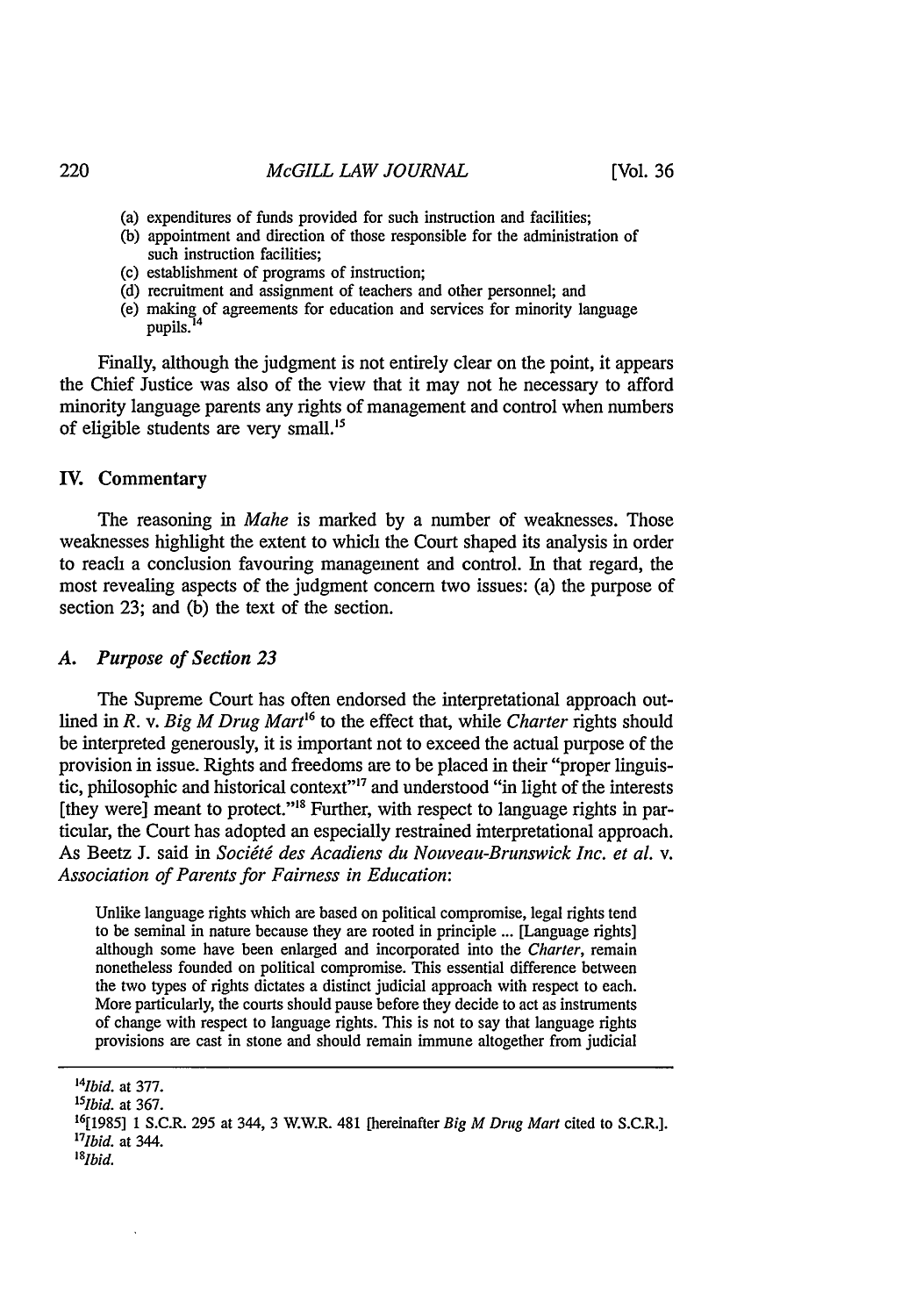**1991]**

#### **COMMENTS**

interpretation. But, in my opinion, the courts should approach them with more restraint than they would in construing legal rights.<sup>19</sup>

Not surprisingly, the Attorney General of Alberta commended *Socit6 des Acadiens* to the Court as describing the appropriate interpretational technique to use in analyzing section 23.<sup>20</sup> The Chief Justice accepted the warning of Beetz **J.** that courts should be careful in interpreting language rights. He also said that courts were nonetheless under an obligation to breathe life into the "expressed purpose"<sup>21</sup> of section 23.

However, the Chief Justice then disregarded the interpretational principles he and the Court had endorsed. The history and background of minority language education in general, and of section 23 in particular, had been the subject of extensive analysis in both written and oral argument before the Court. That background was essential to establish the purpose of section 23. Chief Justice Dickson presented no consideration of it in his decision. Instead, he referred only to the legislative debates leading up to the introduction of section 23. He summarily concluded that those debates "contribute[d] little to the task of interpreting [the section]" and placed no weight on them.22 However, that evidence was only a small part of the relevant history. The overall historical context that inspired section 23 was ignored by the Court.

As a result, the Chief Justice failed to canvass satisfactorily the background which would have informed the "express purpose" of section 23 to which he had referred earlier in his reasons. Equally, he failed to come to grips with the nature of the "political compromise" which was the centerpiece of the analytical approach described by Beetz J. in *Société des Acadiens*.<sup>23</sup> Indeed, he failed to properly establish the "historical context" of the right which he himself had said was crucial in *Big M Drug Mart.* These omissions took him well away from the basic interpretational techniques that had been endorsed by the Court.

Failure to employ established principles of interpretation enabled the Chief Justice to define the purpose of section 23 in the broadest terms possible. He said the section was intended to "preserve and promote minority language and culture throughout Canada"<sup>24</sup> and that minority language parents should have

*Mahe, supra,* note 2 at 371.

<sup>19[1986] 1</sup> S.C.R. 549 at 578, 27 D.L.R. (4th) 406 [hereinafter *Socidtg des Acadiens* cited to S.C.R.1.

<sup>&</sup>lt;sup>20</sup>See *Mahe, supra*, note 2 at 364.

*<sup>21</sup>bid.* at 365.

<sup>&</sup>lt;sup>22</sup>*Ibid.* at 369.

<sup>&</sup>lt;sup>23</sup>The approach in *Société des Acadiens* has been subject to criticism. See, for instance, L. Green, "Are Language Rights Fundamental" (1987) 25 Osgoode Hall L.J. **539** at 644ff. An undercutting of it will be welcomed in many quarters. My point is simply that the Court failed to faithfully apply *any* settled interpretational technique. *<sup>24</sup>*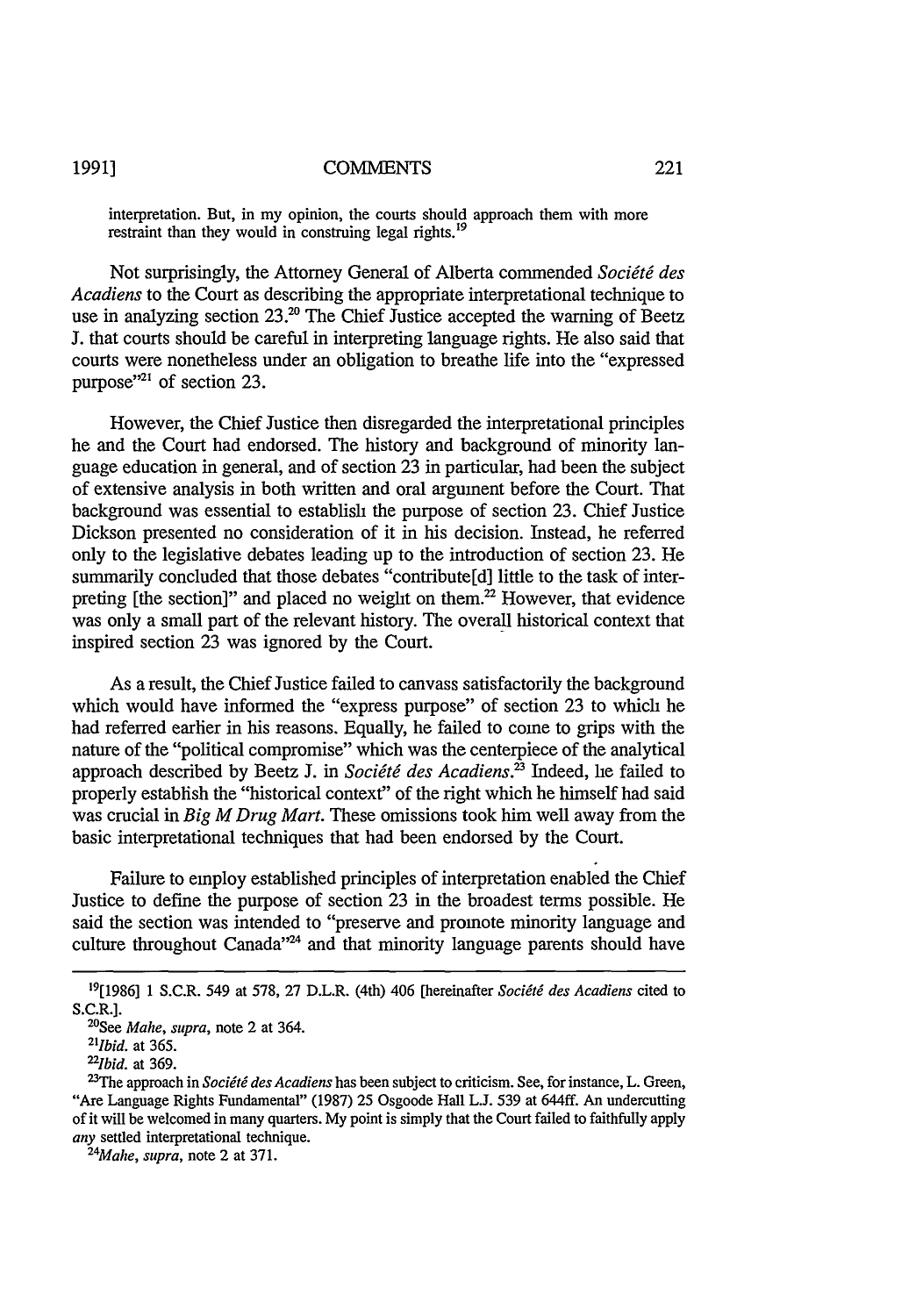rights of management and control because such rights would advance the overall objective of the section.

However, the Court's characterization of the purpose of section 23 does not reflect accurately the place of the section in the historical debate on minority language education. The key issue in that debate has been the simple *availability* of minority language education. This is clearly illustrated by an examination of the background against which section 23 was enacted.

The formal roots of the section extend back at least as far as the *Report of the Royal Commission on Bilingualism and Biculturalism.* The Commission recognized the role of education in protecting minority language groups and stressed the importance of providing minority language education across the country. But it rejected the concept of separate school boards for majority and minority language instruction.<sup>26</sup> Later, in 1969, a federal constitutional paper entitled *The Constitution and the People of Canada* proposed granting individuals the right to choose English or French as a language of instruction in areas where there were sufficient numbers of persons to warrant the provision of facilities.<sup>27</sup> There was no reference to management and control.

The next significant step toward section 23 was the *St. Andrews Agreement* of 1977. All premiers undertook to "make their best efforts to provide instruction in English and French wherever numbers warrant."<sup>28</sup> In 1978, the premiers met in Montreal and agreed on a somewhat more detailed set of principles respecting "availability of, as well as accessibility to"<sup>29</sup> minority language education. The *Montreal Agreement* specifically recognized that the implementation of these principles would be defined by each province.<sup>30</sup> Guarantees of minority language educational rights were also contained in the 1978 federal *Constitutional Amendment Bill.*<sup>31</sup> Section 21 of the Bill contained detailed provisions for determining when parents would have the right to have their children educated in publicly financed facilities. Once again, there was no reference to management and control.

<sup>2</sup>Canada, *Report of the Royal Commission on Bilingualism and Biculturalism,* Book I (Ottawa: Queen's Printer, 1967) (Co-chairs: A.D. Dunton and A. Laurendeau); Book II (Ottawa: Queen's Printer, 1968).

<sup>&</sup>lt;sup>26</sup>See *ibid.*, Book I at 123 & 148; Book II at 141-59, 165-72 & 299-301.

<sup>27</sup> See Government of Canada, *The Constitution and the People of Canada* (Working Paper No. 5) Canadian Constitutional Conference (1969) at 22 & 54-57. *<sup>28</sup>*

*Statement on Language,* Premiers' Conference, August 18-19, 1977, St. Andrews. *291bid. 30*

*Statement on Language,* Premiers' Conference, February 22-23, 1978, Montreal [hereinafter *Montreal Agreement*]. Mr. Chrétien described section 23 as a direct reflection of the Montreal Agreement: See Canada, *Special Joint Committee of the Senate and of the House of Commons on the Constitution of Canada,* Minutes of Proceedings [hereinafter *Special Joint Committee],* November 7, 1980 at 2:41 and Canada, House of Commons, *Debates* at 3286 (October 6, 1980).

Bill C-60, *Constitutional Amendment Act,* 3d Sess., 30th Parl., 1978 [hereinafter "the Bill"].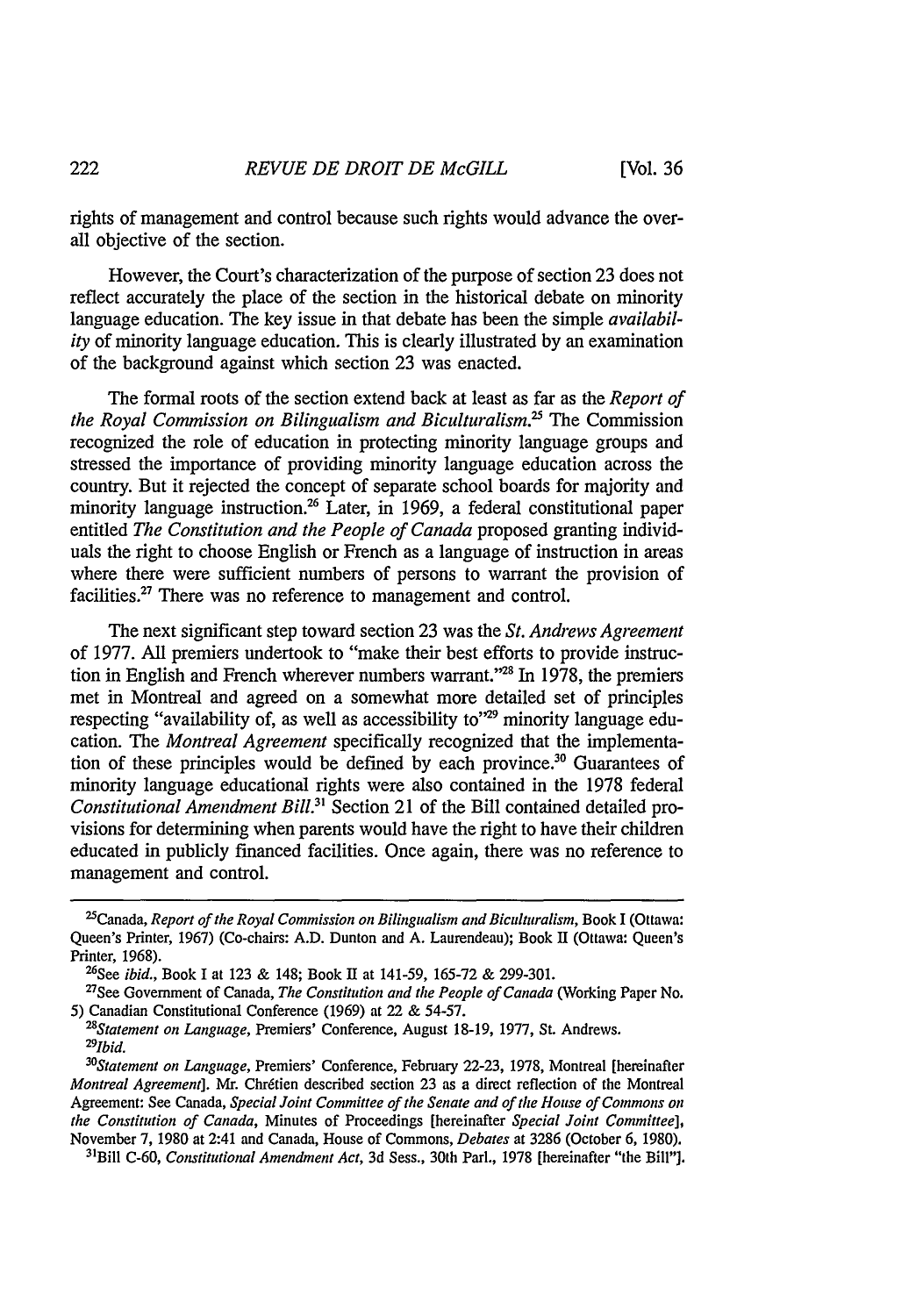In 1980, notwithstanding the *St. Andrews and Montreal* agreements, several anglophone provinces still offered no legislative entitlement whatsoever to French language instruction.<sup>32</sup> (Indeed, that appears to remain the case today in at least one province.<sup>33</sup>) Not surprisingly, francophone language rights activists focused on the need for instruction.

More importantly, Bill 101<sup>34</sup> in Quebec had denied anglophones the opportunity to send their children to school in English. The need to address that situation was the root motivation behind section 23. As the Supreme Court itself said in *A.G. Quebec v. Quebec Association of Protestant School Boards:*

The framers of the Constitution unquestionably intended by section 23 to establish a general regime for the language of instruction, not a special regime for Quebec; but in view of the period when the Charter was enacted, and especially in light of the wording of section 23 of the *Charter* as compared to that of sections 72 and 73 of Bill 101, it is apparent that the combined effect of the latter two sections seemed to the framers like an archetype of the regimes needing reform, or which at least had to be affected, and the remedy prescribed for all of Canada by section 23 of the *Charter* was in large part a response to these sections. <sup>35</sup>

*In Mahe,* the Court offered no consideration of that general historical background. Rather, the Chief Justice simply began with the direct observation that "the general purpose of section 23 is clear"<sup>36</sup> and went on to describe that purpose in broad and abstract terms.

The Chief Justice also emphasized the "remedial purpose" of section 23 by noting that minority language groups cannot rely on the majority to accommodate their linguistic and cultural needs. He endorsed views expressed by the Courts of Appeal in Ontario and Prince Edward Island to the effect that setbacks experienced by minority language communities occurred because they did not participate in management and control of education. The situations which had been the focus of comment by the Ontario Court of Appeal concerned incidents where English-dominated Boards of Education had refused to establish French language schools. The Court apparently saw the connection between the lack of management and control and the denial of minority language education as a reason for finding management and control in section 23. Dickson C.J. observed that minority language groups must have a measure of management and control "if s. 23 is to remedy past injustices and ensure that they are not repeated in the future."37

<sup>&</sup>lt;sup>32</sup>Newfoundland, British Columbia and Prince Edward Island are examples. More generally, see *The State of Minority Language Education in the Ten Provinces of Canada,* A Report by the Council of Ministers of Education (Toronto: Council of Ministers of Education, 1978).

 $33$ As of August, 1990, there was no effective legislative entitlement to French language instruction in Newfoundland.

*<sup>34</sup>Charter of the French Language,* R.S.Q. 1977, c. **C-11** [hereinafter Bill 101].

**<sup>35[1984]</sup>** 2 S.C.R. 66 at 79-80. *<sup>36</sup>*

 $36$ *Mahe, supra, note 2 at 362.* 

*<sup>1</sup>bid.* at 372-73.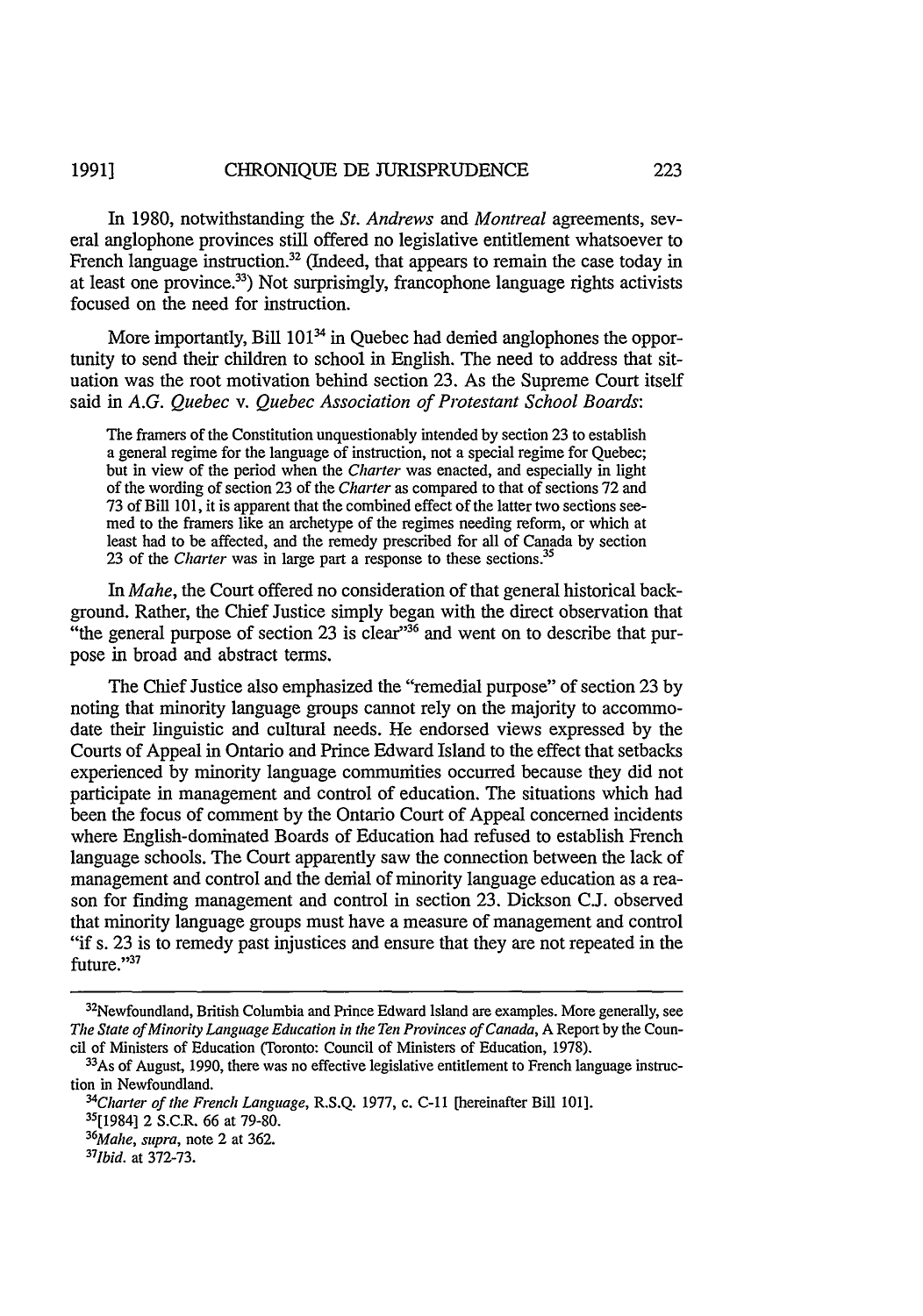The Court chose to overlook a fundamental point when it said that management and control must be read into section 23 because the historical absence of these rights had led to a failure to provide minority language education. Section 23 *itself* guarantees minority language instruction and facilities. Minority language groups no longer need political influence or control of school boards to get instruction and facilities. They have a constitutional right to them which can be enforced in court if necessary. The very purpose of section 23 was to break the link between the availability of minority language education and political control of school boards or legislatures.

Thus, it seems clear that the purpose and focus of section 23 would have been more appropriately stated in more concrete and specific terms than those chosen by the Chief Justice. As the section itself says, it is aimed at guaranteeing rights to primary and secondary education in the official minority language of each province. The preservation of cultural and linguistic integrity is not the *direct* object of section 23. The availability of minority language education will have an impact on assimilation but that is the *effect* of the section rather than its immediate purpose. Section 23 can easily become over-inflated if it is seen as being aimed directly at guaranteeing linguistic and cultural vitality.

#### *B. The Text*

The Court's endorsement of a broad purpose for section 23 allowed it to place an extremely liberal interpretation on the specific text of the section. Section 23(3)(a) stipulates that the right to "instruction" applies wherever the number of students is sufficient to warrant that instruction be provided out of public funds. Section 23(3)(b) states that the right to instruction includes, where numbers warrant, the right to receive that instruction in "minority language educational facilities." The key to Chief Justice Dickson's conclusion on management and control involves a comparison of these two paragraphs. As noted, he reasoned that because "instruction" necessarily implies "facilities," then the reference to "facilities" must be read as encompassing a degree of management and control.

However, the reference in section 23(3) to "instruction" and in section 23(3)(b) to "facilities" offers no convincing basis for discovering management and control. On its face, there is nothing in the textual logic of section 23 to require a finding of such rights. The specific references to "instruction" and "facilities" appear to be nothing more than an effort to ensure that both matters are comprehended by the section. At the same time, one would expect that an entitlement as significant as "management and control" would be stated expressly. The result in *Mahe* diverges widely from that suggested by a straightforward reading of the text. $38$ 

<sup>&</sup>lt;sup>38</sup>The Chief Justice also placed some emphasis on the French version. However, that textual analysis is not particularly compelling either. See B. Schwartz, "The Other Section 23" (1986) 15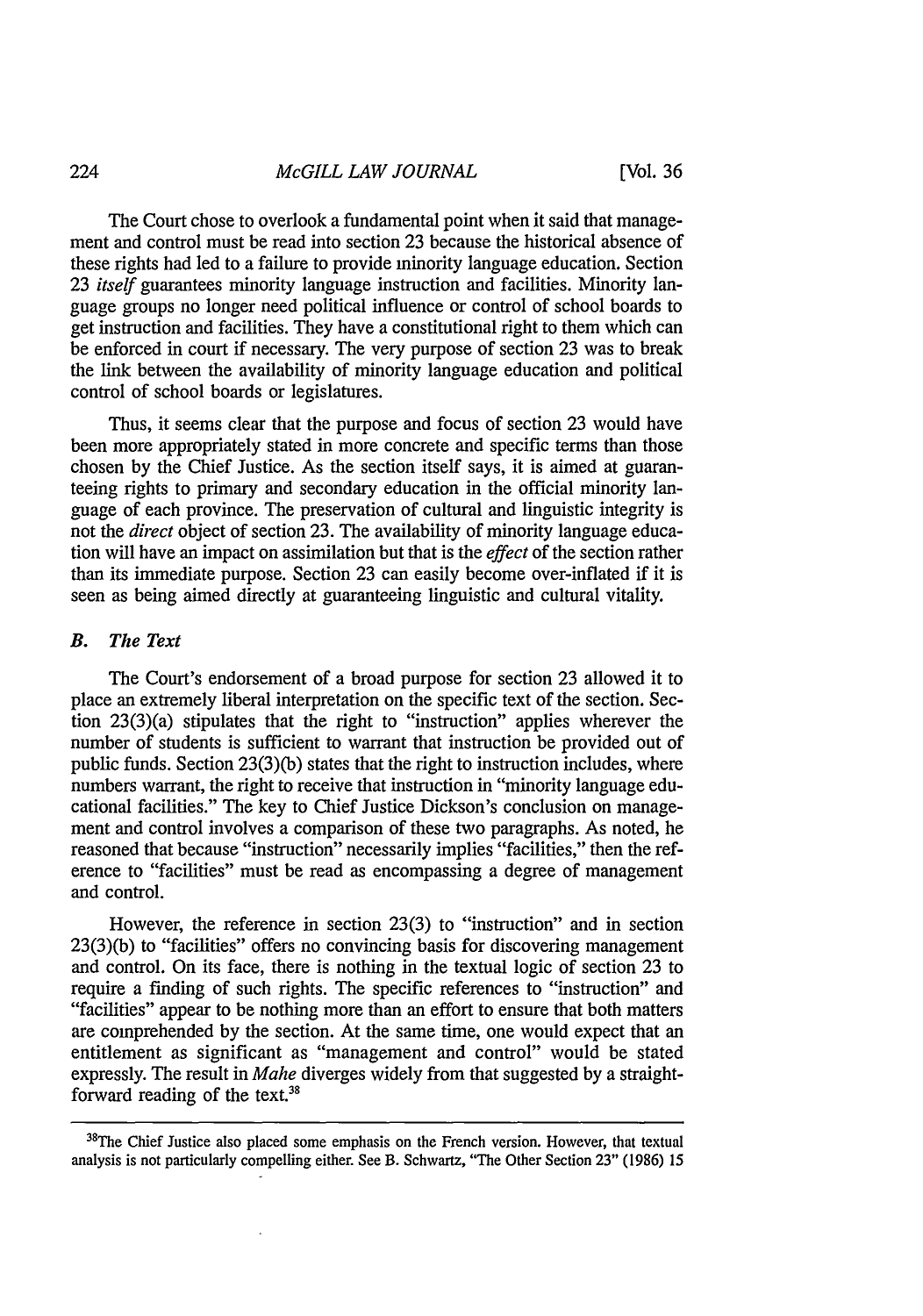#### **1991]**

#### **COMMENTS**

An examination of the legislative history of section 23 confirms that it was intended to bear its plain meaning. The original draft text of section 23 described a constitutional obligation to provide "minority language educational facilities" out of public funds.<sup>39</sup> That wording was criticized by the Commissioner of Official Languages on the basis that it was too restrictive. He pointed out that it did not impose any obligation to provide instruction when, by virtue of television or other new technologies, there would be situations where instruction would be feasible even if the construction of "facilities" was not.<sup>4</sup>

The Government responded to these criticisms by deleting all reference to "facilities" and amending section 23 so that it referred only to the provision of "minority language instruction" out of public funds.<sup>41</sup> However, those amendments were attacked on the basis that they did not solve the problem that the Commissioner had described.42 There should be a specific obligation to provide both instruction and facilities. The authorities should not be allowed to use new technology as a way of avoiding the construction of traditional school buildings. As a result, more amendments were made. The final version of the section separated the entitlement to "instruction" from the entitlement to "facilities" in a final effort to meet the criticisms being expressed.<sup>43</sup> There was no suggestion that the modified language included rights of management and control.

Indeed, some witnesses who appeared before the Joint Committee specifically criticized the draft text of section 23 because it did not provide for management and control.<sup>44</sup> However, the Committee rejected demands that such guarantees be included. Several statements by Committee members are directly on point and are inconsistent with the notion that there was an intention to provide management and control.<sup>45</sup> It is rather clear that such control was to be excluded from the constitutional framework.

*43See ibid.,* January 29, 1981 at 48:108-10.

44See *ibid.,* November 17, 1980 at 6:13,23; November 18, 1980 at 8:47-52; November 21, 1980 at 8:10, 27; November 25, 1980 at 12:11 and 12:23-24; November 26, 1980 at 13:30.

Man. L.J. 347 at 354; *Reference Re Public Schools Act of Manitoba* (1990), 2 W.W.R. 289 at 333 (Man. C.A.) per Monnin C.J.M.

Canada, House of Commons, *Proposed Resolution for Joint Address to Her Majesty the Queen Respecting the Constitution of Canada, Debates,* October 6, 1980, p. 3286 (the Hon. J. Chrdtien, Minister of Justice).

*<sup>4°</sup>Special Joint Committee, supra,* note 30, November 17, 1980, at 6:14; 6:20.

<sup>4</sup>Possible amendments to *Proposed Resolution for Joint Address to Her Majesty the Queen Respecting the Constitution of Canada,* tabled before the *Special Joint Committee* on January 12, 1981 (the Hon. Jean Chrétien, Minister of Justice).

See *Special Joint Committee, supra,* note 30, January 15, 1981 at 38:37-38; 38:107-109 and January 20, 1981 at 41:40.

<sup>45</sup>See, for example, *ibid.* per Mr. Chr6tien, November 13, 1980 at 4:22, January 15, 1981 at 38:109; January 29, 1981 at 48:103 and 48:110-111; Mr. Lapierre, M.P., November 19, 1980 at 8:47.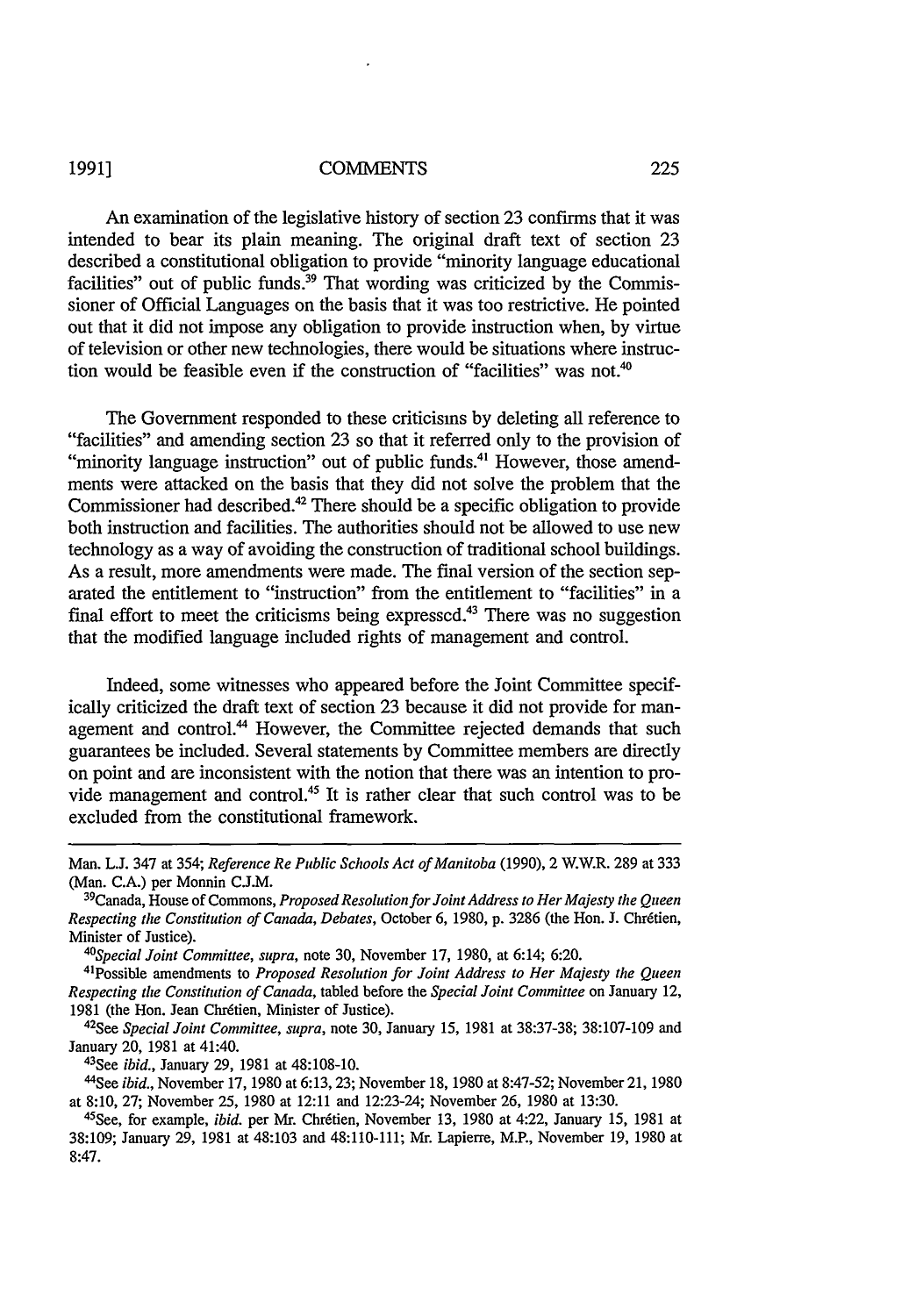Therefore, it is apparent that the wording of section 23(3)(b) was not inspired in any way by an attempt to guarantee management and control. The section was drafted, as its plain language suggests, to ensure that minority language students could receive "instruction" and "facilities" as numbers warranted. The underlying bases for those guarantees were simple. First, the *availability* of minority language education, not the lack of management and control, was the central problem facing minority language communities. Second, with the advance of technology, it was recognized that instruction would be feasible in situations where there were not enough students to warrant the construction or provision of a physical school plant. The Chief Justice's basic assumption in analyzing the text of section 23 was simply incorrect. It *is* possible to have instruction without educational facilities in the regular sense. That is precisely why the present wording of section 23 was chosen. The section was not drafted as a subtle invitation to find rights of management and control. Rather, it was intended to reflect technological reality. Neither legislative background nor linguistic logic effectively supports the reading of the text of section 23 that was endorsed by the Court.

#### Conclusion

There is no easy or obvious congruence between the substantive result in *Mahe* and either the text of section 23 or the history of minority language educational rights in Canada. The section speaks rather plainly of "instruction" and "facilities." Those two matters have been the central preoccupations of Canadian minority language groups. Yet, the Supreme Court invested section 23 with a generous and complicated entitlement for minority language communities to control those aspects of education which relate to minority language and culture.

*Mahe* is obviously not the first decision in which the Supreme Court has taken an activist approach to *Charter* interpretation.<sup>46</sup> Moreover, constitutional adjudication, by its nature, can never be a sterile exercise in logic. *Mahe* is nonetheless exceptional because of the extent to which the Court was prepared to adjust its analytical approach, its reasoning and its treatment of the historical facts in order to secure particular substantive results.

As noted, there is little doubt that the decision will work to the benefit of minority language communities and that it responds to their concerns.47 It fits comfortably with the prevailing Canadian model of bilingualism. But, *Mahe*

<sup>&</sup>lt;sup>46</sup>See Reference Re Section 94(2) of the B.C. Motor Vehicle Act, [1985] 2 S.C.R. 486 at 504-509, [1986] 1 W.W.R. 481.

<sup>&</sup>lt;sup>47</sup>There will no doubt be some concern in minority language communities that the number of students required to trigger the entitlement to an independent school board, as determined by the Court, is unacceptably high.